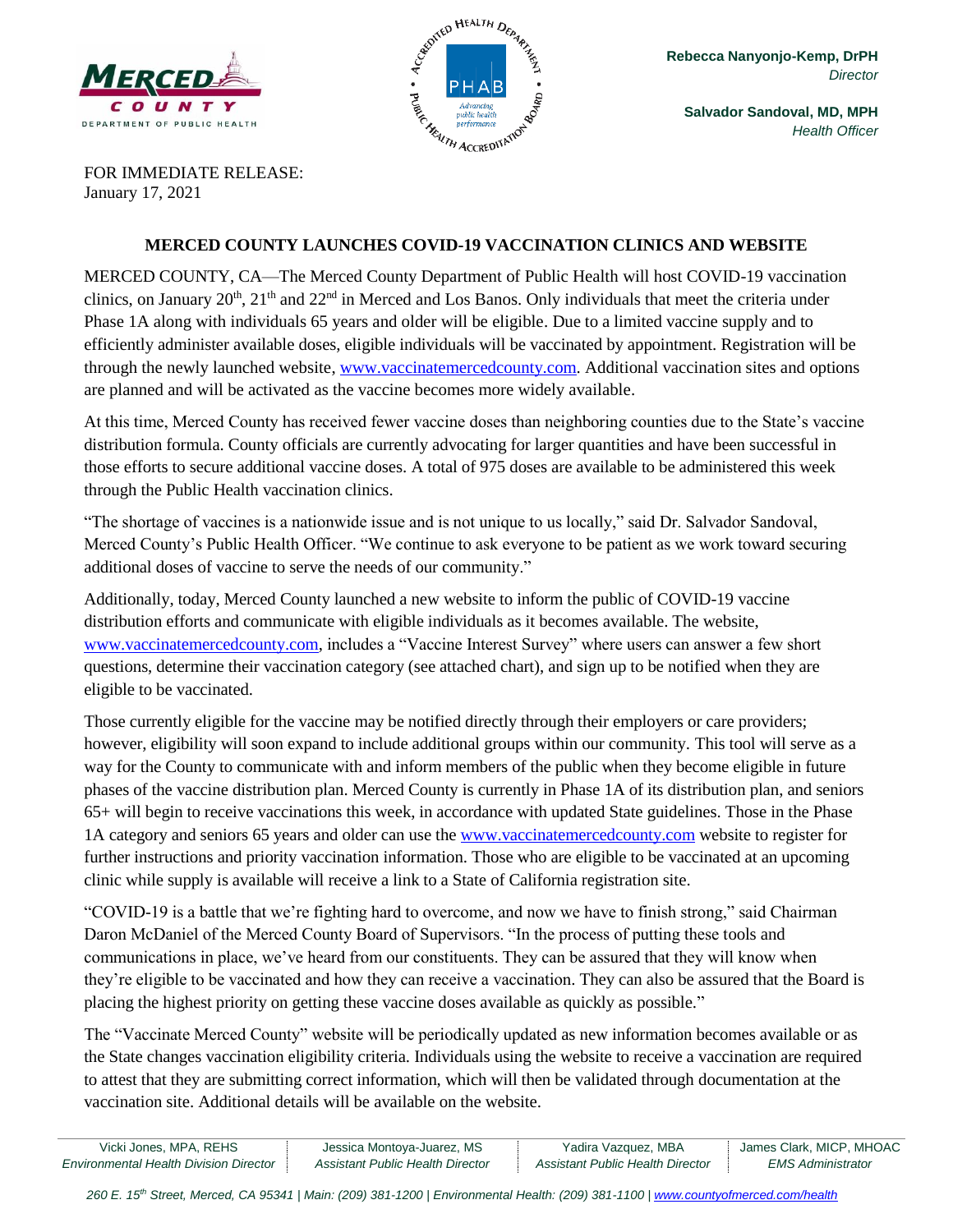In addition to vaccinations, the website will also include a feature where community volunteers can sign up to assist with the vaccination efforts in a capacity that fits their abilities and schedules.

As a reminder, it is still a **local and statewide mandate** to wear a cloth face covering inside of, or in line to enter any indoor public space, or when unable to maintain six feet for social distancing. Merced County health officials strongly urge all residents to exercise the following safety measures to reduce the spread of COVID-19:

- $\vee$  Clean and disinfect frequently touched surfaces
- $\vee$  Practice social distancing
- $\vee$  Wash hands with soap and warm water for 20 seconds
- $\vee$  Use hand sanitizer with 60 percent alcohol base when handwashing is not possible
- $\checkmark$  Stay home and isolate, if you are feeling sick

For more information regarding COVID-19 vaccines in Merced County: [www.countyofmerced.com/vaccines](http://www.countyofmerced.com/vaccines)

Follow us on social media for more updates:

- Facebook: Merced County Department of Public Health
	- $\circ$  Join Facebook Live Sessions, every other Thursday at 5:30 p.m. The next session is scheduled for January 28, 2021.
- Instagram: @mercedcountypublichealth

###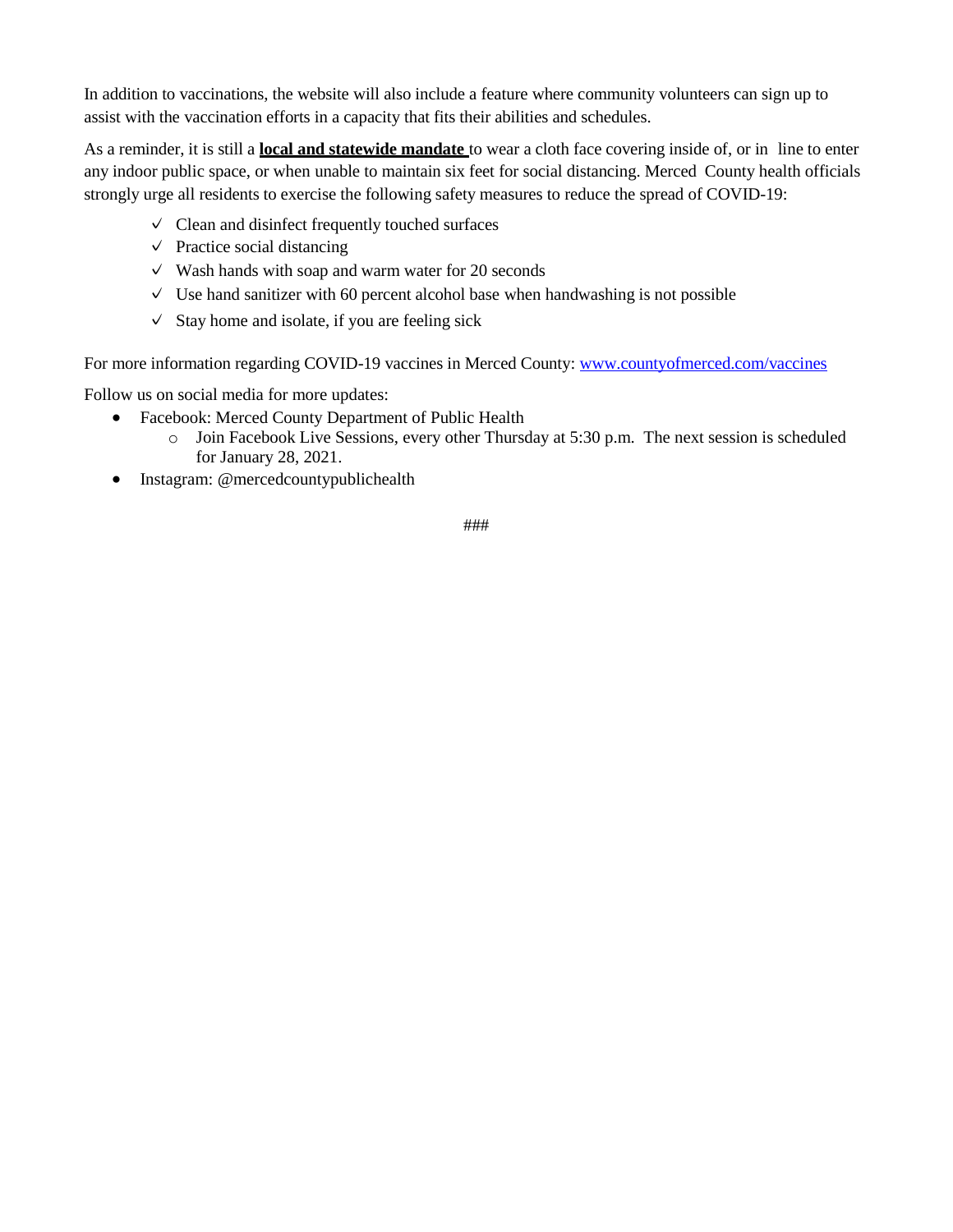# **COVID-19 Vaccination Distribution: Phases 1**

As of January 13, 2021

The supply of COVID-19 vaccine is limited, which means that the vaccine will be offered to different groups of people in different phases, starting with our healthcare workers. As more vaccines become available, it will be offered to everyone. Below is a list of groups that will be offered the vaccine in phases, according to their risk of exposure.

Key: Green circle indicates that the group has been offered the vaccine. Yellow circle indicates that the group is waiting to be offered the vaccine.

Red circle indicates that the vaccine is not yet available at this time.

## Phase 1A

### Tier<sub>1</sub>:

- Acute care, psychiatric and correctional facility hospitals
- Skilled nursing facilities. assisted living facilities, and similar settings for older or medically vulnerable individuals
- Residents in long-term care settings
- Paramedics, EMTs and others providing emergency medical services
- Dialysis centers

## Phase 1B

#### Tier<sub>1</sub>:

Persons 65 years and older

#### **Frontline Essential Workers**

Sectors: education, childcare. emergency services, and food and agriculture

## Tier<sub>2:</sub>



persons who need noncontinuous nursing supervision and supportive care Home health care and in-home supportive services Public Health field staff

- Primary care clinics, including federally qualified health centers, rural health centers, correctional facility clinics, and urgent care clinics
- Community health workers, including promotoras

## Tier 3: Specialty clinics (i.e. optometry, cardiology, neurology, outpatient, surgery, physical therapy, etc.) Laboratory workers Dental and other oral health clinics

Pharmacy staff not working in settings at higher tiers

Veterinarians

#### Tier 2:

#### **Frontline Essential Workers**

Sectors: transportation and logistics; industrial, commercial;, residential, and sheltering facilities and services; critical manufacturing

Congregate settings with outbreak risk

Incarcerated Homeless

## Phase 1C

- Persons 50-64 years old
- Persons 16-49 years old with high risk health conditions
- **Other essential workers**

Water and Wastewater

Chemical and Hazardous Materials

**Finance Services** 

IT and Communication

**Government Operations /** Community-Based Essential Functions Defense

Energy

Other groups not included may be added to a comparable phase.

These proposed allocations are based on recommendations by the CDC and ACIP

For more information, visit www.countyofmerced.com/coronavirus